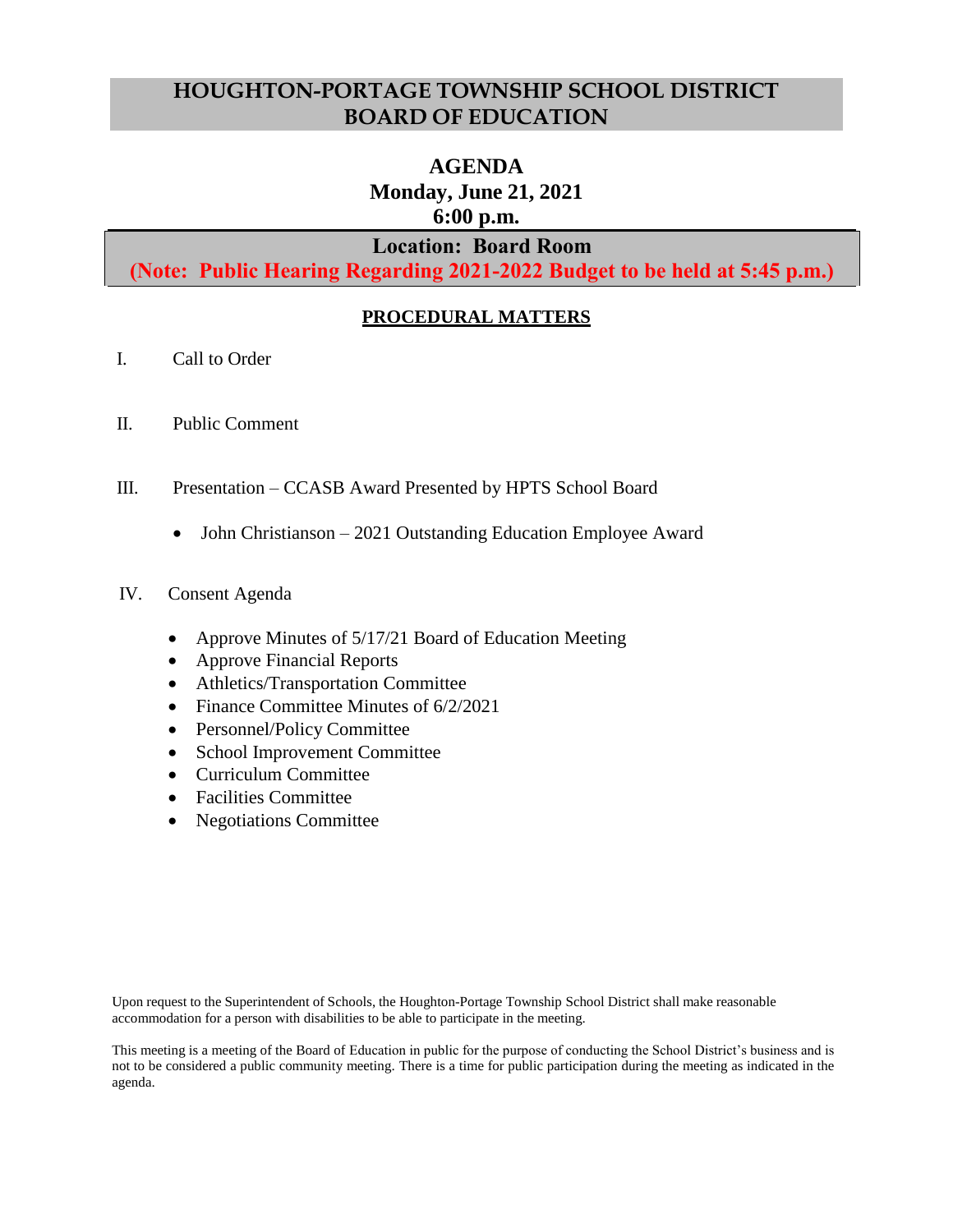**Page 2 Board Agenda –6/21/21**

- V. Administrative Reports
	- John Sanregret, Athletic Director
	- Cole Klein, High School Principal
	- Anders Hill, Elementary School Principal
	- Doreen Kramer, Superintendent

#### VI. MASB & MASA Reports

#### VII. Discussion/Action Items

1. Resolution to approve the Monthly Covid19 Instructional Delivery Method

Moved by \_\_\_\_\_\_\_\_\_\_\_\_\_\_\_\_\_\_\_\_\_, seconded by \_\_\_\_\_\_\_\_\_\_\_\_\_\_, to approve the monthly Covid19 instructional delivery method.

| Yeas: |  |
|-------|--|
| Nays: |  |

2. Resolution Certifying Millage to be Spread

Moved by \_\_\_\_\_\_\_\_\_\_\_\_\_\_\_\_\_, seconded by \_\_\_\_\_\_\_\_\_\_\_, to levy and collect taxes during the 2021-2022 school year, equivalent to 17.4561 operating mills and 9.64 mills for debt retirement.

Yeas: Nays:

3. Resolution to Amend the 2020-21 Budget

Moved by \_\_\_\_\_\_\_\_\_\_\_\_\_\_\_\_\_\_\_\_\_\_, seconded by \_\_\_\_\_\_\_\_\_\_\_\_\_\_, the Board approve amending the 2020-21 Budget.

Yeas: Nays:

This meeting is a meeting of the Board of Education in public for the purpose of conducting the School District's business and is not to be considered a public community meeting. There is a time for public participation during the meeting as indicated in the agenda.

Upon request to the Superintendent of Schools, the Houghton-Portage Township School District shall make reasonable accommodation for a person with disabilities to be able to participate in the meeting.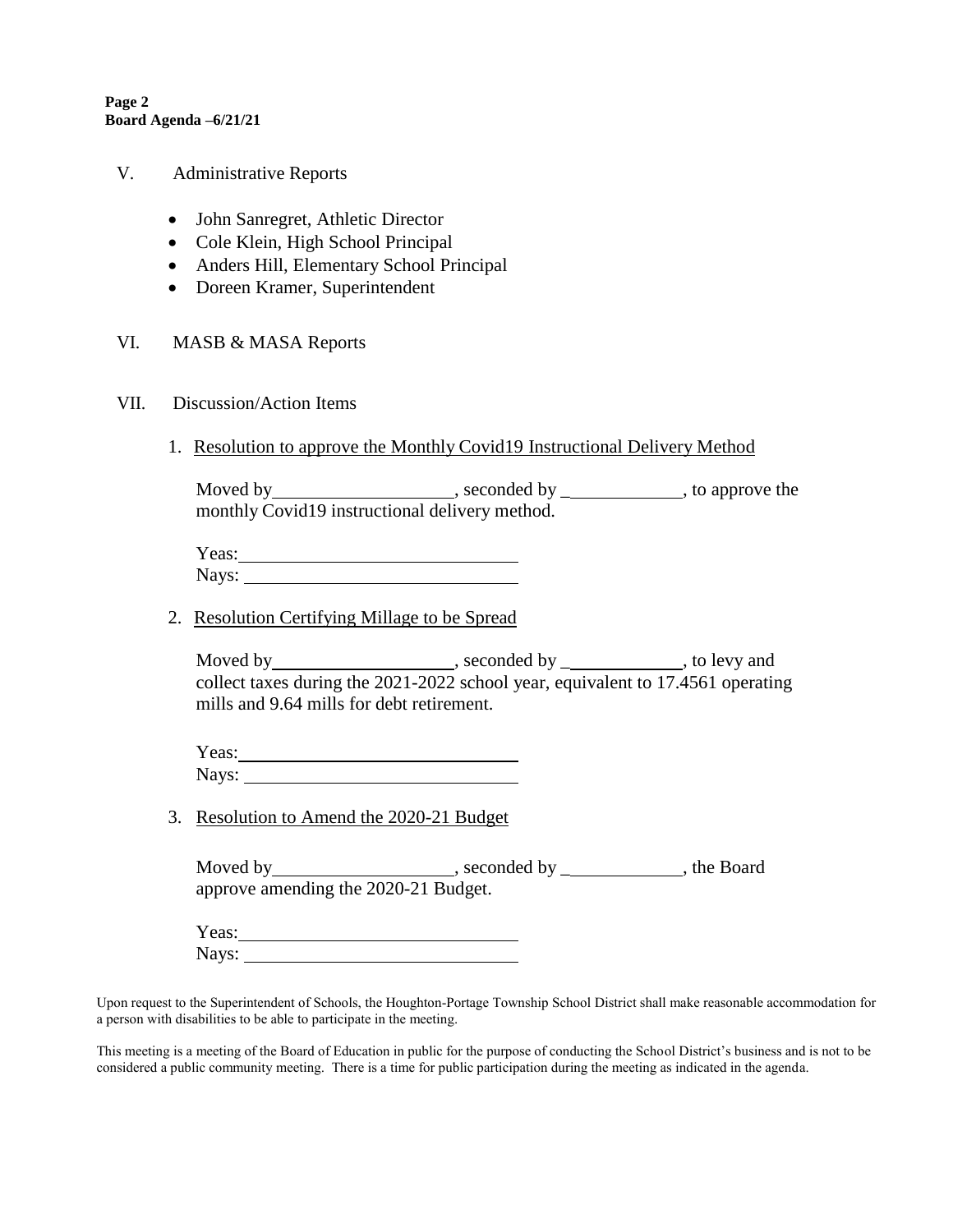4. Resolution to Approve the 2021-22 Budget

| approve the 2021-22 Budget.                                                                                                                                                                                                       |  |  |
|-----------------------------------------------------------------------------------------------------------------------------------------------------------------------------------------------------------------------------------|--|--|
| Yeas:                                                                                                                                                                                                                             |  |  |
| 5. Second Reading of May 2021 NEOLA Policy Updates                                                                                                                                                                                |  |  |
| approve the second reading and adopt the Spring 2021 NEOLA policy updates.                                                                                                                                                        |  |  |
|                                                                                                                                                                                                                                   |  |  |
| 6. Resolution to Approve Hazard Pay                                                                                                                                                                                               |  |  |
| $\frac{1}{1}$ 11 and 11 and 11 and 11 and 11 and 11 and 11 and 11 and 11 and 11 and 11 and 11 and 11 and 11 and 11 and 12 and 12 and 12 and 12 and 12 and 12 and 12 and 12 and 12 and 12 and 12 and 12 and 12 and 12 and 12 and 1 |  |  |

Moved by\_\_\_\_\_\_\_\_\_\_\_\_\_\_\_\_\_\_ , seconded by \_\_\_\_\_\_\_\_\_\_\_\_\_ , the Board approve Hazard Pay for exposure to increased risk of contracting COVID-19 due to inperson activities.

Yeas: \_\_\_\_\_\_\_\_\_\_\_\_\_\_\_\_\_\_\_\_\_\_\_\_\_\_\_ Nays: \_\_\_\_\_\_\_\_\_\_\_\_\_\_\_\_\_\_\_\_\_\_\_\_\_\_

VIII. Executive Session – Negotiations

IX. Discussion/Action Items - Continued

Upon request to the Superintendent of Schools, the Houghton-Portage Township School District shall make reasonable accommodation for a person with disabilities to be able to participate in the meeting.

This meeting is a meeting of the Board of Education in public for the purpose of conducting the School District's business and is not to be considered a public community meeting. There is a time for public participation during the meeting as indicated in the agenda.